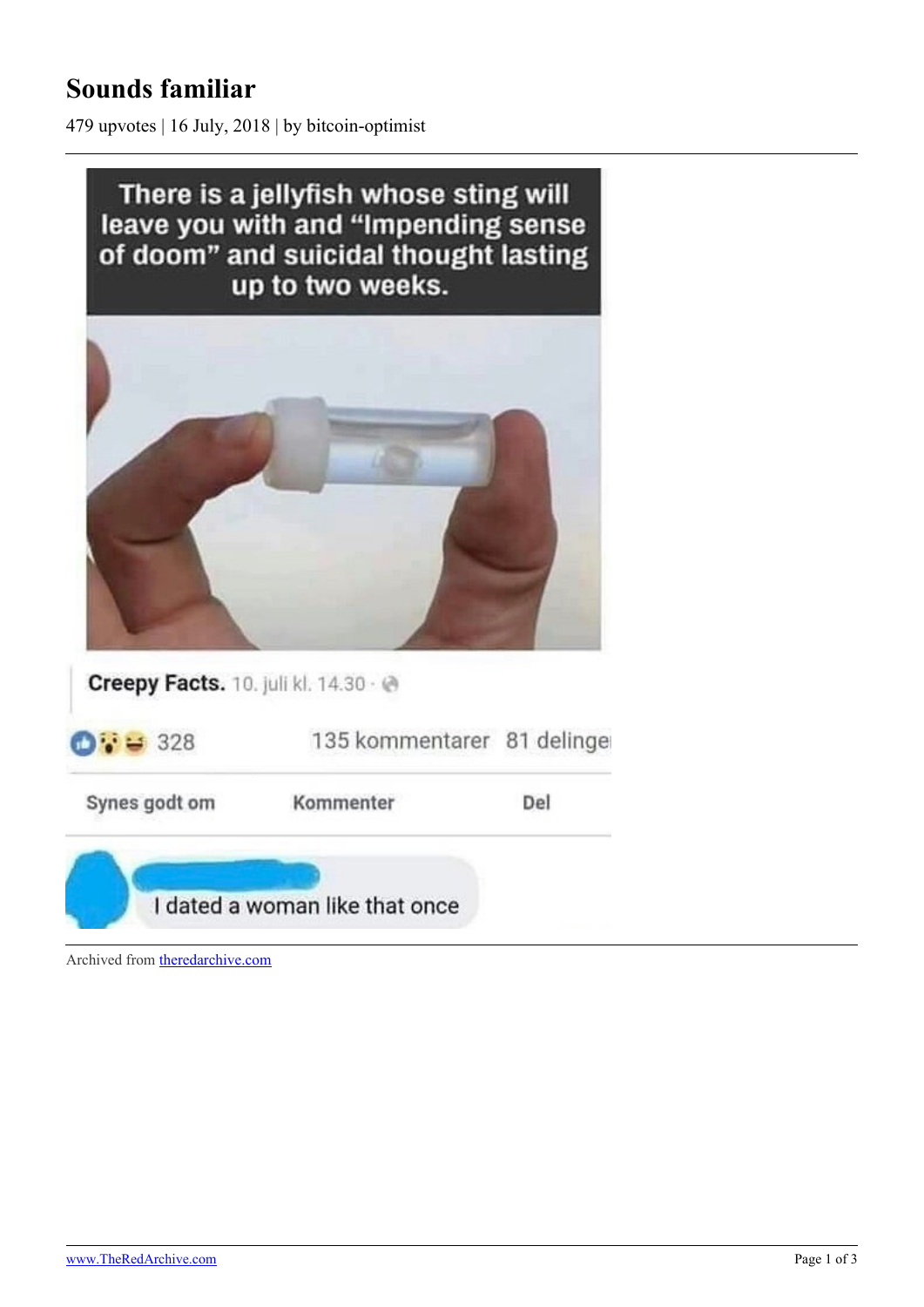## **Comments**

Darth Toenail • 62 points • 17 July, 2018 12:00 AM AWALJ. All women are like jellyfish.

[ideserveall](https://old.reddit.com/user/ideserveall) • 10 points • 17 July, 2018 07:49 AM They both have an equal IQ, too.

[TheDevilsAdvokaat](https://old.reddit.com/user/TheDevilsAdvokaat) • 7 points • 17 July, 2018 10:07 AM AJALT. All jellyfish (of that type) are like that.

[Baldrbaldr](https://old.reddit.com/user/Baldrbaldr) • 2 points • 17 July, 2018 05:35 PM except the two weeks are more like two hundred

[Three-Legged-Fox](https://old.reddit.com/user/Three-Legged-Fox) • 25 points • 17 July, 2018 12:08 AM

I was diving in the Bahamas when I was introduced to the larva of the thimble jellyfish. They're microscopic and they attack your "sensitive areas". Viciously.

After I went snorkeling one afternoon I found red lumps all over my Johnson. A few days later and it looked like I had barebacked all of Bangkok! I was seriously wondering if I had somehow contracted some extraterrestrial STD in spite of my monk lifestyle.

[thotless\\_rat\\_bastard](https://old.reddit.com/user/thotless_rat_bastard) • 11 points • 17 July, 2018 04:35 AM All of Bangkok! That's funny. You wouldn't be the first to try if you did.

```
ConstantChinner • 21 points • 16 July, 2018 11:52 PM
```
That is what women do.

[MGTOW-Balance](https://old.reddit.com/user/MGTOW-Balance) • 17 points • 17 July, 2018 01:29 AM this is a very deadly strain of jellyfish, scientific breed: femalus humanous

[Vergil387](https://old.reddit.com/user/Vergil387) • 12 points • 17 July, 2018 01:22 AM yeap, and I was "raised" by a woman like that

```
[deleted] • 2 points • 17 July, 2018 01:12 PM
*brofist*
r/raisedbynarcissists
```
[deleted] • 5 points • 17 July, 2018 01:18 AM

Slightly off topic but the government probably has this chemical , and can trigger someone with it any time they want

[Hypogamy](https://old.reddit.com/user/Hypogamy) • 4 points • 17 July, 2018 02:04 AM

It's called the true vacuum jellyfish and its effects are holy.